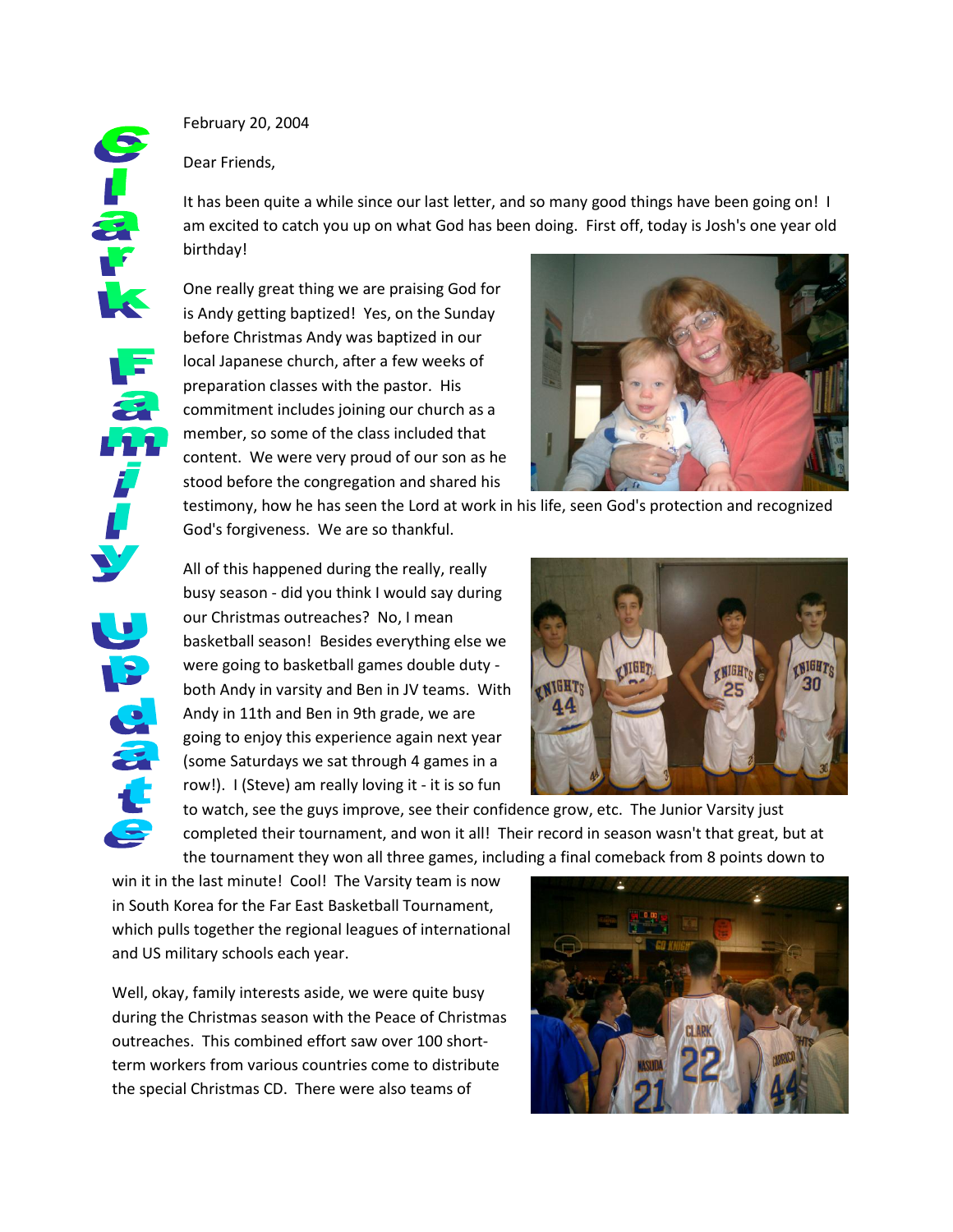

artists and musicians from New York, London and Tokyo, especially Makoto Fujimura, a Japanese painting artist who leads the International Arts Movement. Makoto's work was exhibited under the theme Christmas in Peace - Still Point at Tokyo's Takashimaya Department Store. Several artists donated Christmas music for the CD, and there was video of Makoto sharing his testimony, and the whole Jesus video (compressed).

In all, over 193,000 copies of the CD were distributed, mostly

in the downtown Tokyo area. Praise the Lord for all the lives touched through everyone's work! Our family also got involved in this distribution, joining those with elf hats and Santa suits.



the CD, which included a Christmas version 4 Spiritual Laws presentation to share the gospel personally. I heard of one person who used the cover at a church to share the gospel and the person received Christ. I am sure there must be many others. The CDs were also used as attractive advertising, including for one YWAM gospel outreach in Ikebukuro that drew many people; they reported 30 saved!

In addition to the CD we had a linked website that highlighted Christmas events in the Tokyo region, both ours and those that people sent in through the website. Over 9100 unique visitors came to the site, looked over our events, and several hundreds viewed the evangelistic material there. About 30 people were interested in some way for follow up, which is being pursued between us and the partners involved in the project. You can still see all but the events data at the site, www.peaceofchristmas.net. I have included a copy of the CD with this newsletter so you can enjoy it; you will be able to view or hear the contents, with some in English and some Japanese. We still have a small supply if you would like more for your Japanese friends.

The artists had a very interesting impact. Their purpose was to impact the culture out in the marketplace, rather than directly as with our distribution. One event was a charity exhibition at the Sato Art Museum. This was an unprecedented event! Many Japanese artists were invited and 150 chose to participate. Normally in an exhibit the paintings are on sale or on auction, with profits going to the artist. In this case, the theme given was Christmas in Peace, and the art was all donated for charity (UNESCO), something that had never been done in Japan! In fact the museum had to go to the Cultural Affairs